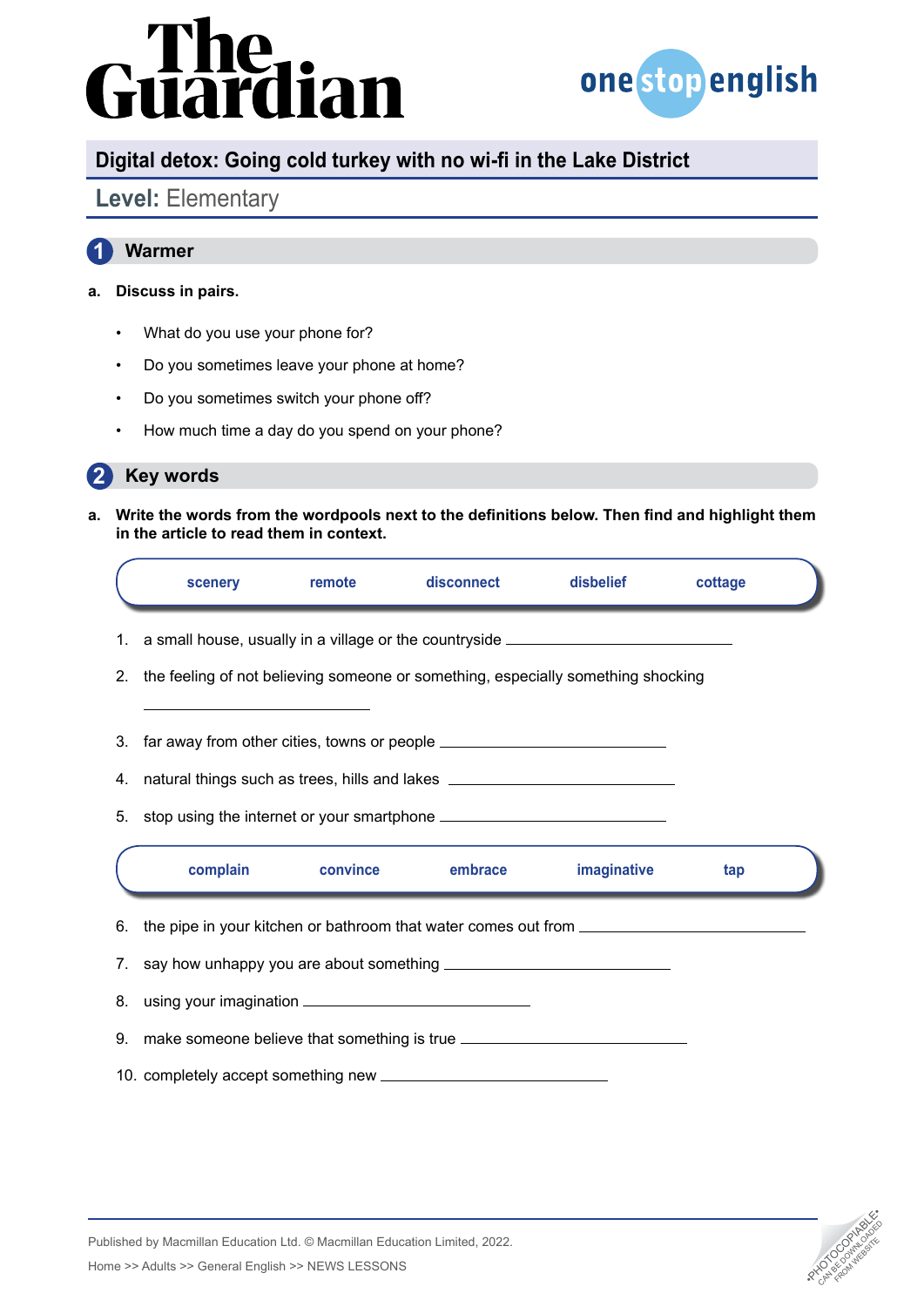# rhe<br>iardian



## **Digital detox: Going cold turkey with no wi-fi in the Lake District**

## **Level:** Elementary

### **b. Use some of the key words above to complete these sentences.**

- 1. There's no hot water coming out of the bathroom .
- 2. You have to  $\overline{\phantom{a}}$  2. You have to  $\overline{\phantom{a}}$  the boss that you are the right person for the job.
- 3. My grandparents were from a \_\_\_\_\_\_\_\_\_\_\_\_\_\_\_\_\_\_\_\_\_\_\_\_\_\_\_\_\_\_\_\_\_\_village in China.
- 4. Liz looked at me in when I told her what had happened.
- 5. You have to be very \_\_\_\_\_\_\_\_\_\_\_\_\_\_\_\_\_\_\_\_\_\_\_\_\_\_\_\_\_\_\_\_ to write stories.

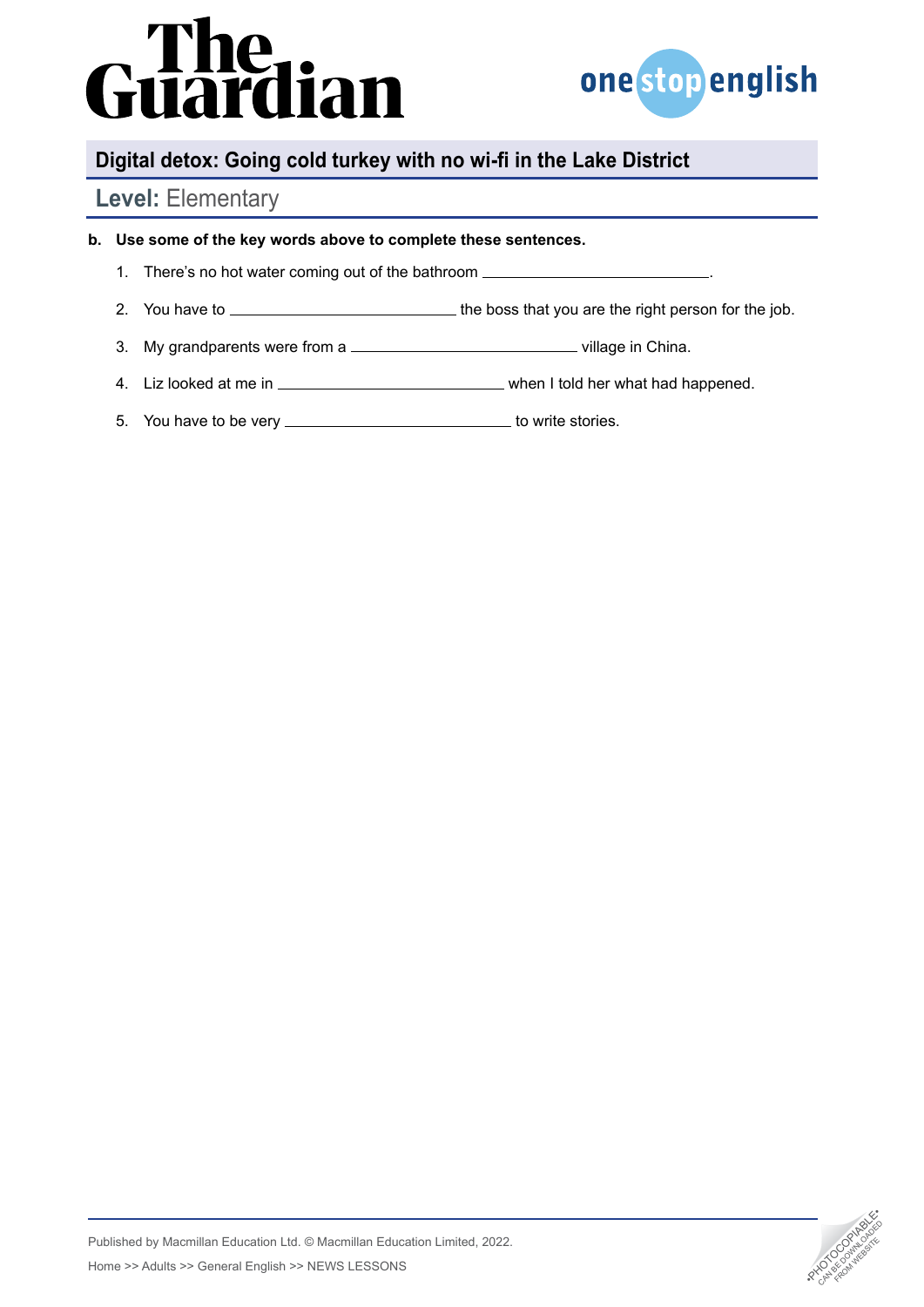# lian



## **Digital detox: Going cold turkey with no wi-fi in the Lake District**

## **Level:** Elementary

### **Gemma Bowes**

### **22 January, 2022**

- "Where's the TV?" my children ask. The door of 1 our holiday cottage in the Lake District opens and we see a tiny lounge. There's no TV, only a simple fireplace, a bookcase with maps and nature books, and two armchairs.
- "Can we go on the iPad?" is the next question. 2 We say "No, we didn't bring it." There is disbelief on my children's faces when I say that there's no internet, no computer, no phone signal, and that we're not going to look at screens this week.
- We came to the remote cottage for the beautiful 3 scenery and quiet, not for a digital detox. But no wi-fi is a huge bonus.
- My children are only six and eight, and they 4 do not have their own mobiles or tablets, but the shows they like are online. They want to go on on YouTube, and love sending emojis from my phone to their friends. They do most of their homework online. The digital world is everywhere. It feels important to put a complete stop to it for a week.
- 5 I'm not the only one with this feeling. Many holiday companies now offer digital detoxes. Zooming, digital home-schooling and streaming TV shows makes it seem like we live our whole lives online. Many of us feel screen-sick and want to disconnect.
- 6 Our holiday cottage is basic. There's no bathroom, only an outside toilet, and a shower bag that you fill from the kitchen tap (there is hot water and electricity).
- After their first shock, the kids find it surprisingly 7 easy to live without videos. We take our novels and colouring books into the wild garden, and we eat on a picnic bench under the tree. We go hiking, and my daughter discovers wild swimming. At night we watch for bats.
- After a few days, the children stop complaining 8 that there are no screens and instead they play imaginative games, or we play card games and take a walk to get ice-cream.
- 9 It might be harder to convince older children and teenagers that a week with no wi-fi is a good thing, but many have embraced mindfulness, yoga and veganism – so why not this?
- We use our phones for so many things in life. 10Perhaps we should all try to live without them for a while.

© Guardian News and Media 2022 First published in *The Guardian*, 22/01/2022



Published by Macmillan Education Ltd. © Macmillan Education Limited, 2022.

Home >> Adults >> General English >> NEWS LESSONS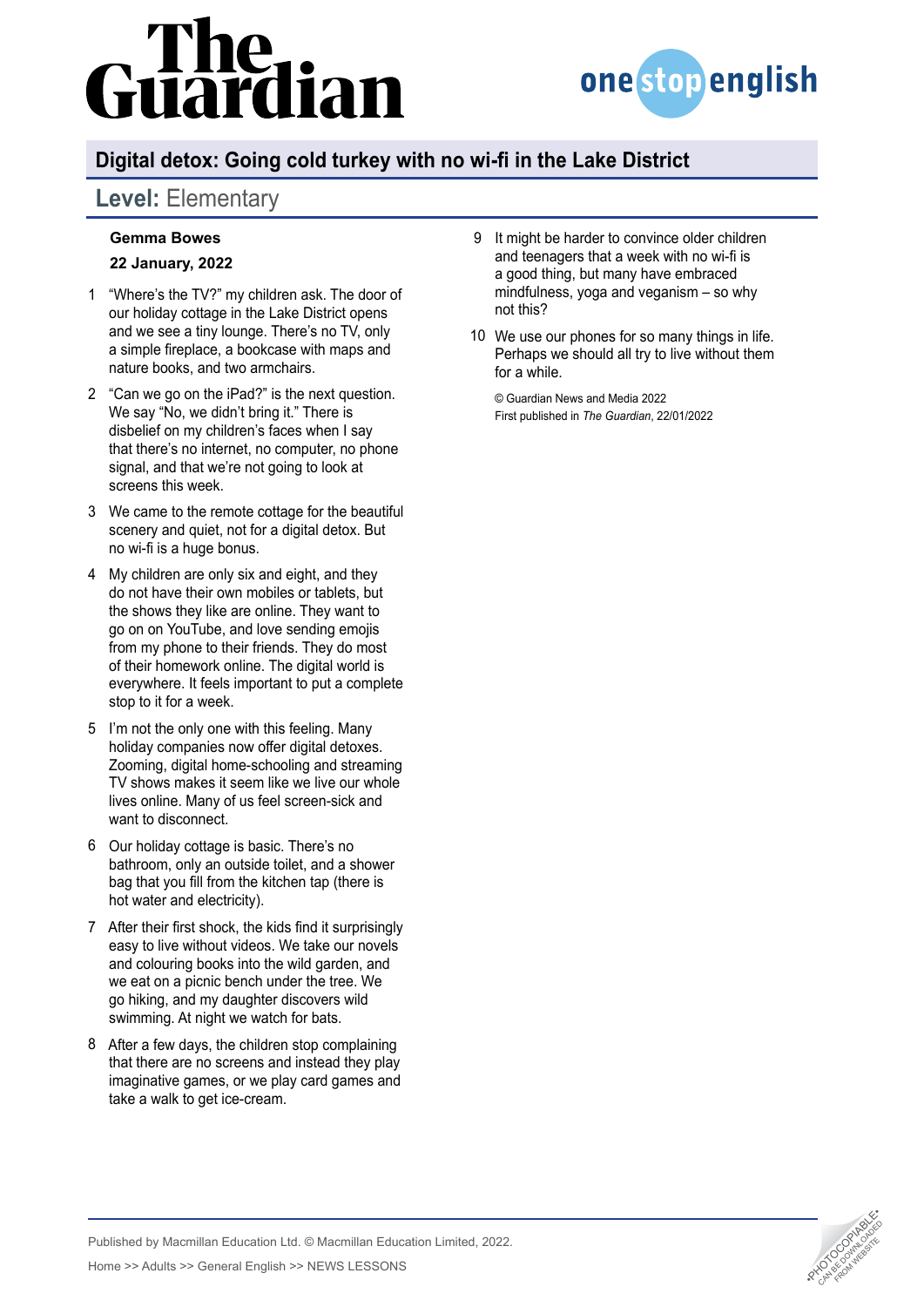# irdian



## **Digital detox: Going cold turkey with no wi-fi in the Lake District**

## **Level:** Elementary

### **3 Understanding the article**

### **a. Are these sentences True or False according to the article? Correct any that are false.**

- 1. The author has two teenage children.
- 2. Their holiday cottage in the Lake District did not have wi-fi.
- 3. The whole family wanted to have a week without the internet.
- 4. Her children have their own mobiles and tablets.
- 5. The author's children need computer access to do their homework.
- 6. Her children soon loved being in the countryside without internet access.
- 7. The author says that it would probably be more difficult to convince teenagers to enjoy a week without internet access, but she thinks that it is possible.
- 8. She believes that it is good for us all to spend a week without our phones.

#### **4 Key language**

### **a. Match the words to make word pairs from the article. Then find and highlight them in the article.**

- 1. holiday **a.** bench
- 2. phone b. schooling
- 3. beautiful c. sick
- 4. digital d. scenery
- 5. huge e. signal
- 6. home- f. bonus
- 7. screen- g. cottage
- 8. picnic h. detox